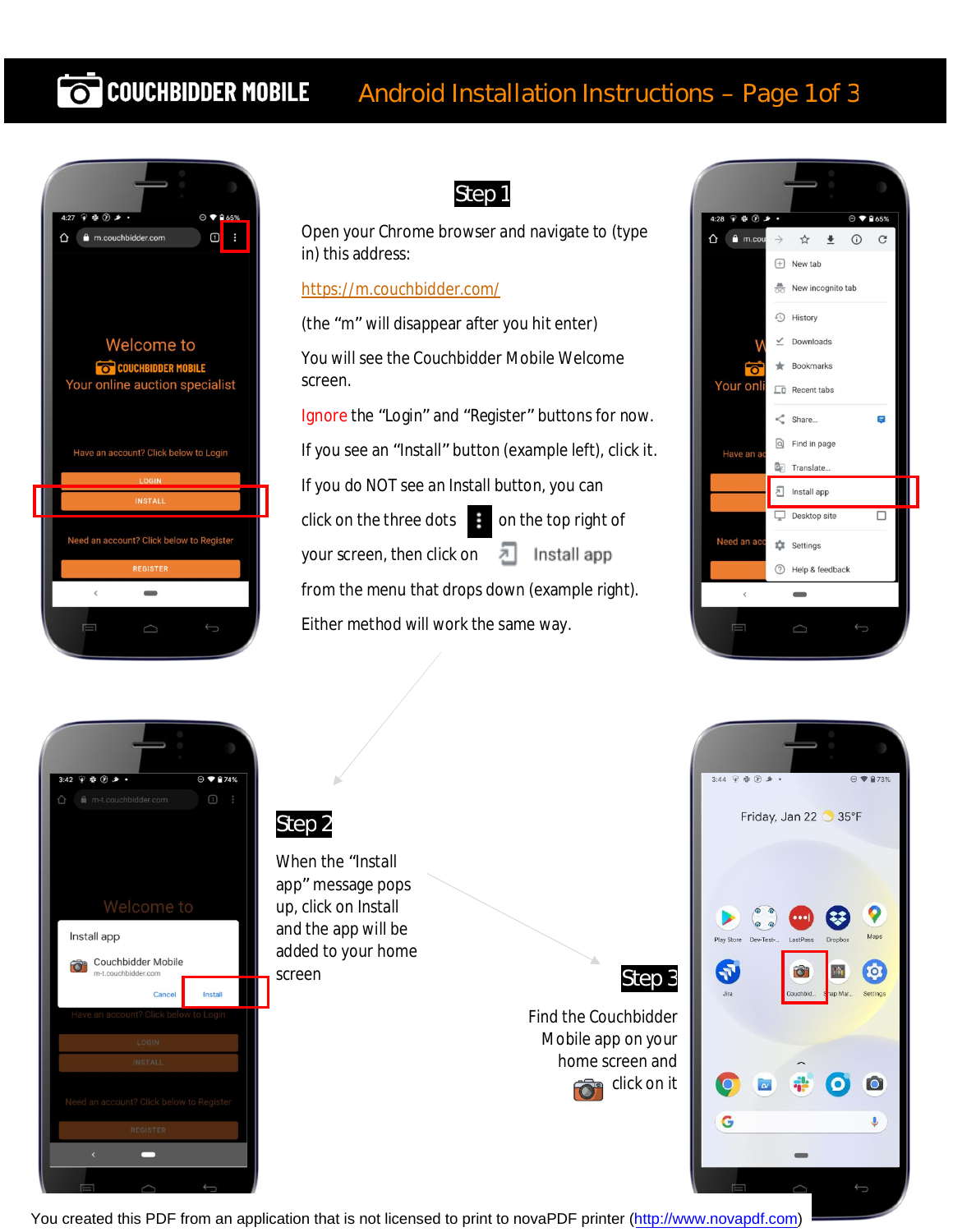# **COUCHBIDDER MOBILE**

## Android Installation Instructions – Page 2 of 3





Click on Register

(Note, if you have previously registered, you may jump ahead to "Login")

## Step 6

You will should receive an email very soon after registering. Open the email and click on the link to confirm your account. If you do not see an email in your inbox, please check junk mail.





 $\supset$ 

 $\equiv$ 

## Step 5

Enter name, valid email address and password.

Passwords must be 8 characters long and contain at least one number, one uppercase letter and one lowercase letter.

Press Register when complete

## Step 7

The link in your email will verify you then launch Couchbidder Mobile login screen. Click on Login



You created this PDF from an application that is not licensed to print to novaPDF printer ([http://www.novapdf.com\)](http://www.novapdf.com/)